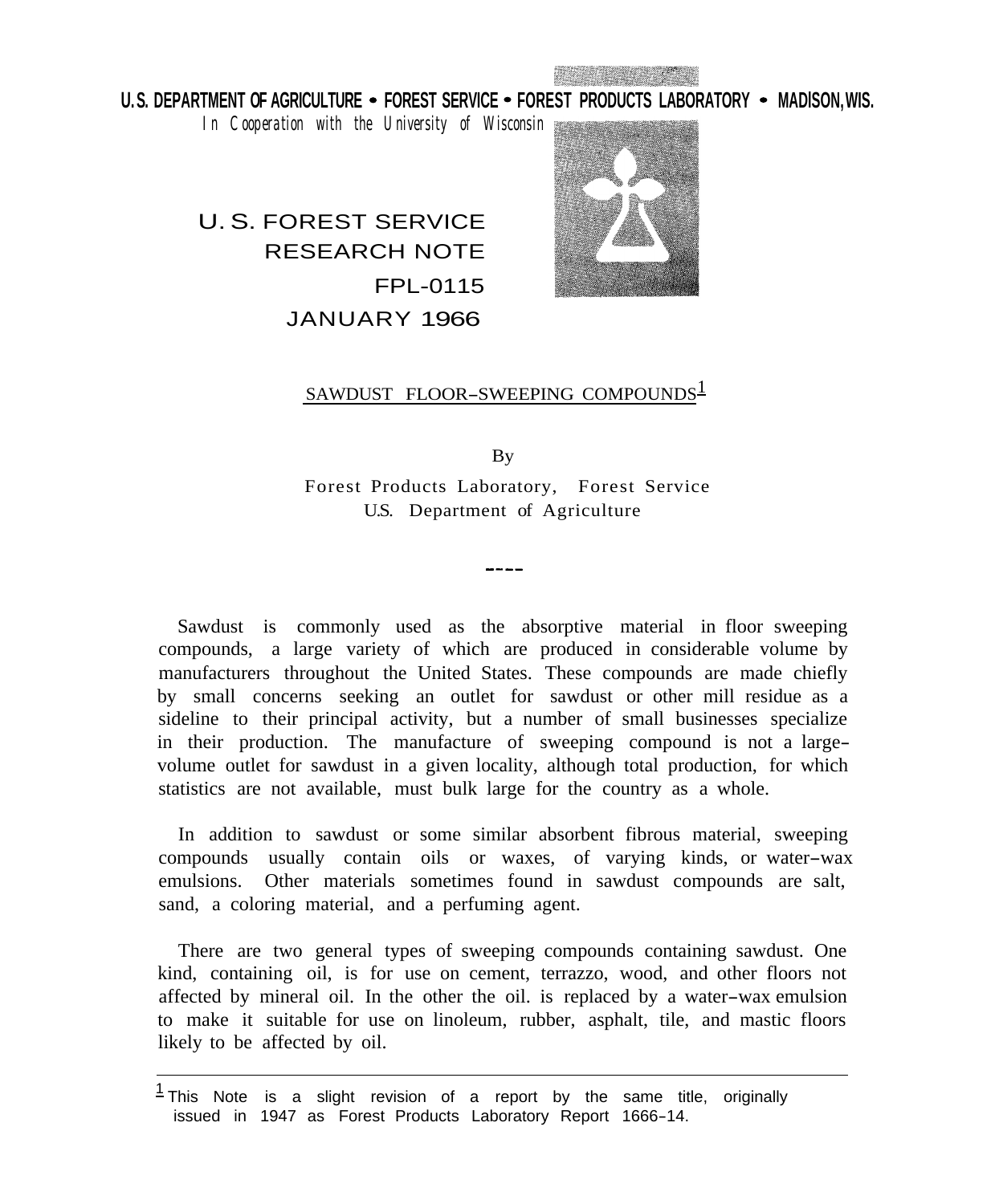Sawdust used in sweeping compounds is not commonly designated as to species, type, or size. The stock is usually of the finer grades, however, and of uniform size. The material is usually at least well air dried in order to absorb the oil or wax ingredients readily. Sand, when used, is clean, fine, and sharp, or of feldspar stock.

The type of oil used in sweeping compounds varies with the character of the product. Some formulas call for heavy refined mineral oil; others for a medium grade of mineral oil with a high boiling point (cylinder oil). Low-priced compounds employ low-grade lubricating oils. Paraffin oil is a common constituent of sweeping compounds.

Some formulas list paraffin wax as an ingredient, which is melted in small quantities in the hot paraffin oil. The wax is intended to improve the dustgathering properties of the sawdust and oil.

Sweeping compounds are usually colored with low-cost dyes, such as vermillion, bluing, and Fuller's earth. Other dyeing agents include iron oxide, alazarin, oil green, azo oil red dyes, and such water-soluble dyes as malachite green and crocein scarlet. The amount of dye required properly to color the mixture depends on the ingredients, and in most cases is very small.

Cedar oil, oil of sassafras, oil of mirbane, and similar substances are sometimes added for fragrance.

Formulas of commercial sweeping compounds are similar as to principal ingredients, but vary as to proportions and specially featured items, such as color, fragrance, and character of product.

The following are some formulas for sweeping compounds:

#### Formula A

Dry pine (16 mesh) millwork sawdust, and hot paraffin oil to which a small amount of paraffin wax has been added. The amount of oil required is determined by the "feel" during mixing. The product is light lemon in color. Red and green dry dyes are often added.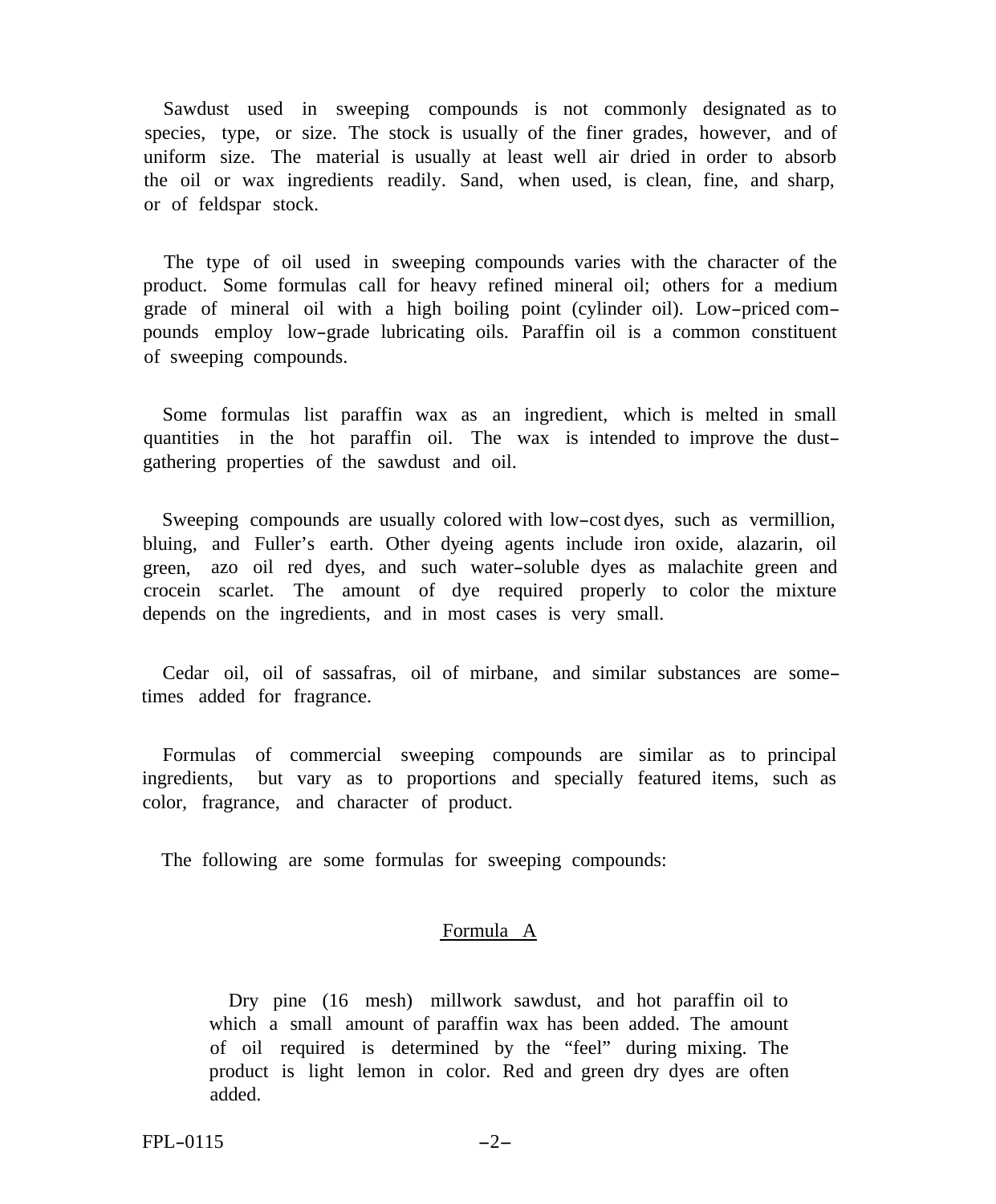#### Formula B

## Ingredients Quantity

| Sawdust $\ldots$ 15 pounds     |  |
|--------------------------------|--|
| Paraffin oil $\ldots$ 1/2 pint |  |
| Powdered wax 1 ounce           |  |
| Common salt 1/2 pound          |  |
| Fine sharp sand 5 pounds       |  |
| Oil mirbane $1/2$ ounce        |  |

Melt the wax and add it to the warm paraffin oil. Add the oil of mirbane and any aniline color desired. Stir and saturate the sawdust. When thoroughly saturated, add the salt and sand and enough sawdust to give the finished product the desired dampness.

# Formula C (Dry compound)

### Ingredients Quantity

| Paraffin wax 1 pound                   |  |
|----------------------------------------|--|
| $28^{\circ}B$ . paraffin oil 8 gallons |  |
| Hardwood sawdust 128 pounds            |  |
| Dry sand 192 pounds                    |  |
| Common salt 8 pounds                   |  |
| Oil of sassafras 1 pint                |  |

#### Formula D (Wet compound)

Wet compound is composed of the same ingredients used in Formula C, except for the wax and the scent. However, considerably more oil is used to make the compound quite oily and moist. The mixture readily attracts and holds excessive dust and dirt. Obviously it is intended for use under very dirty conditions.